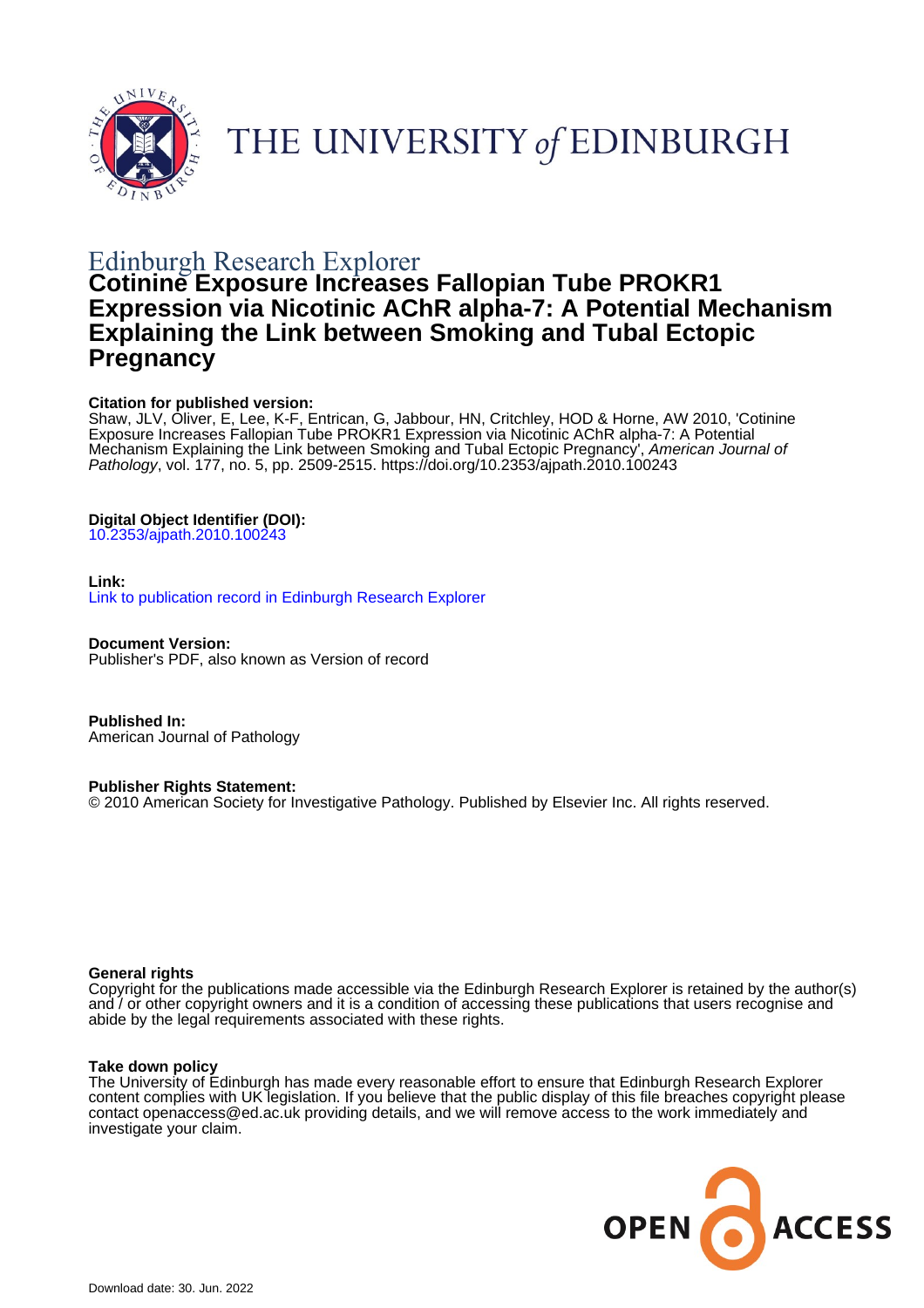# Cotinine Exposure Increases Fallopian Tube PROKR1 Expression via Nicotinic AChR $\alpha$ -7

*A Potential Mechanism Explaining the Link between Smoking and Tubal Ectopic Pregnancy*

#### Julie L.V. Shaw,\* Elizabeth Oliver,\* Kai-Fai Lee,† Gary Entrican,‡ Henry N. Jabbour,\* Hilary O.D. Critchley,\* and Andrew W. Horne\*

*From the Centre for Reproductive Biology,*\* *University of Edinburgh, Queen's Medical Research Institute, Edinburgh, United Kingdom; the Department of Obstetrics and Gynaecology,*† *The University of Hong Kong, Pokfulam, Hong Kong, China; the Moredun Research Institute,*‡ *Edinburgh and the Roslin Institute, Royal (Dick) School of Veterinary Studies, University of Edinburgh, Roslin Biocentre, Midlothian, United Kingdom*

**Tubal ectopic pregnancy (EP) is the most common cause of maternal mortality in the first trimester of pregnancy; however, its etiology is uncertain. In EP, embryo retention within the Fallopian tube (FT) is thought to be due to impaired smooth muscle contractility (SMC) and alterations in the tubal microenvironment. Smoking is a major risk factor for EP. FTs from women with EP exhibit altered prokineticin receptor-1 (PROKR1) expression, the receptor for prokineticins (PROK). PROK1 is angiogenic, regulates SMC, and is involved in intrauterine implantation. We hypothesized that smoking predisposes women to EP by altering tubal PROKR1 expression. Sera/FT were collected at hysterectomy (** $n = 21$ **). Serum levels of the smoking metabolite, cotinine, were measured by enzyme-linked immunosorbent assay. FTs were analyzed by q-RT-PCR, immunohistochemistry, and Western blotting for expression of PROKR1 and the predicted cotinine receptor, nicotinic acetylcholine re**ceptor  $\alpha$ -7 (AChR $\alpha$ -7). FT explants ( $n = 4$ ) and ovi**ductal epithelial cells (cell line OE-E6/E7) were treated with cotinine and an nAChR**-**7 antagonist. PROKR1 transcription was higher in FTs from smokers (***P* **< 0.01). nAChR**-**7 expression was demonstrated in FT epithelium. Cotinine treatment of FT explants and OE-E6/E7 cells increased PROKR1 expression (***P* **< 0.05), which was negated by cotreatment with**

**nAChR**-**7 antagonist. Smoking targets human FTs via nAChR**-**7 to increase tubal PROKR1, leading to alterations in the tubal microenvironment that could predispose to EP.** *(Am J Pathol 2010, 177:2509 –2515; DOI: 10.2353/ajpath.2010.100243)*

Tubal ectopic pregnancy occurs in 1 to 2% of all pregnancies in Europe and the United States.<sup>1</sup> In the Western world, it remains the most common cause of maternal mortality in the first trimester of pregnancy.<sup>1,2</sup>

Our current understanding of the underlying causes of tubal ectopic is based predominantly on descriptive observations rather than interventive experimentation.<sup>3</sup> Nevertheless, these observations support the hypothesis that tubal implantation is likely caused by embryo retention within the Fallopian tube due to impaired smooth muscle contractility and alterations in the tubal environment allowing implantation to occur. Transport of the embryo through the Fallopian tube is controlled by a combination of smooth muscle contractility and ciliary beating.<sup>4,5</sup> The factors that regulate and maintain the normal tubal homeostatic environment are unknown.

Epidemiological studies have shown that cigarette smoking is a risk factor for tubal ectopic pregnancy.<sup>1,2,6</sup> Animal and human studies have demonstrated effects on oviductal function resulting from smoke exposure. Inhalation of smoke has been reported to affect the electrical activity of the rabbit oviduct, $^7$  to reduce the ratio of ciliated to secretory epithelial cells in the hamster oviduct,<sup>8</sup>

Accepted for publication July 16, 2010.

Supported by a Wellbeing of Women Project grant (RG993 to A.W.H.). H.N.J. was supported by Medical Research Council (MRC) Core Funding (U.1276.00.004.00002.02). G.E. was funded by the Scottish Government Rural and Environment Research and Analysis Directorate (RERAD). A.W.H. is supported by an MRC Clinician Scientist Fellowship.

Address reprint requests to Dr. Andrew W. Horne, Centre for Reproductive Biology, Queen's Medical Research Institute, 47 Little France Crescent, Edinburgh, UK, EH16 4TJ. E-mail: andrew.horne@ed.ac.uk.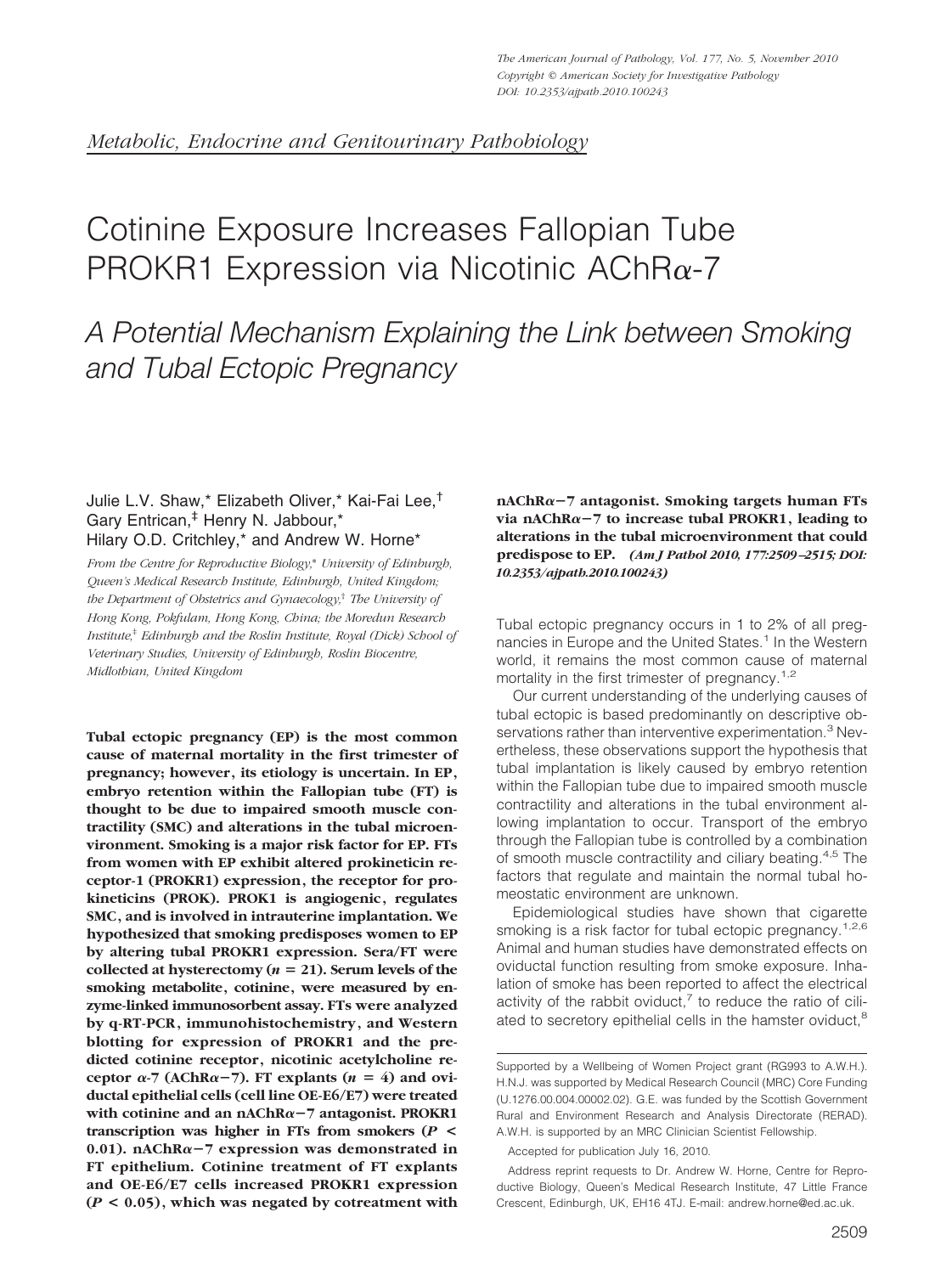and to temporarily influence patency of human Fallopian tube.<sup>9</sup> Despite these findings, the exact mechanism by which smoking leads to tubal ectopic pregnancy remains unknown.

We recently reported down-regulated transcription of two G-protein– coupled receptors, prokineticin receptor 1 (PROKR1) and PROKR2, in Fallopian tube from women with tubal ectopic pregnancy, where implantation had already occurred.10 Ligands for these receptors, the prokineticins (PROK) 1 and PROK2, are proangiogenic. Placental PROK expression has been shown to be up-regulated in hypoxic conditions and, in the endometrium, PROK1 is reported to increase the expression of proangiogenic cytokines.11,12 PROKs are also known for regulating genes that are important in implantation.<sup>13</sup> PROK1 has been shown to induce expression of leukemia inhibitory factor (LIF) in the human endometrium, and LIF is known to play a crucial role in successful intrauterine implantation in mice.<sup>14,15</sup> Furthermore, PROKs have been shown to play a role in controlling smooth muscle contractility in rodent gut, and are thought to similarly control the tubal smooth muscle contractility which facilitates embryo-tubal transport.<sup>10,16</sup> We hypothesized that cigarette smoking attenuates tubal PROKR expression resulting in changes in Fallopian tube function, providing a possible explanation for the link between smoking and tubal ectopic pregnancy.

Directly addressing this hypothesis in human subjects is not straightforward, and interpretation of studies on the physiological effects of smoke exposure can be difficult due to technical constraints. Nicotine is the major constituent of tobacco smoke but is difficult to measure or study because of its very short half-life.<sup>17</sup> Cotinine, the most abundant metabolite of nicotine, has been identified as a stable biomarker of smoke exposure and has been used in cell culture to mimic the affects of smoke exposure *in vitro*, reportedly signaling though the nicotinic acetylcholine receptor  $\alpha$ -7 (nAChR $\alpha$ -7).<sup>17–19</sup> Thus, to objectively address our hypothesis, we compared serum cotinine levels to PROKR expression in human Fallopian tube. We also examined the effects of cotinine on tubal PROKR expression in Fallopian tube *in vitro* and investigated whether this was mediated via nAChR $\alpha$ -7.

#### *Materials and Methods*

#### *Human Tissue Collection*

Ethical approval for this study was obtained from the Lothian Research Ethics Committee (04/S1103/20), and informed consent was obtained from all of the women participating in the study. Serum samples (10 ml) and Fallopian tube biopsies (2–3 cm) from the ampullary region of the Fallopian tube were all collected from participants at the time of hysterectomy  $(n = 25)$ . Women were between 18 and 45 years of age. The clinical details for each participant are listed in Table 1. A smoking history was obtained from all patients. None of the patients included in the study were known to have been exposed to chlamydial infection. The biopsies were divided into three portions and were either i) stored in phosphate-buffered saline (PBS) before explant culture, ii) immersed in RNAlater (Ambion, Texas, USA) at

| Sample no.              | Age<br>(years) | Serum estrogen<br>(pmol/L) | Serum progesterone<br>(mmol/L) | Reason for<br>surgery | Uterine<br>pathology |
|-------------------------|----------------|----------------------------|--------------------------------|-----------------------|----------------------|
| 1                       | 37             | 392.18                     | 3.06                           | <b>HMB</b>            | No abnormality       |
| $\overline{c}$          | 41             | 1022.87                    | 0.81                           | <b>HMB</b>            | Adenomyosis          |
| 3                       | 37             | 940.44                     | 3.82                           | HMB, PP               | Adenomyosis          |
| 4                       | 44             | 829.42                     | 4.19                           | HMB, PP               | Adeomyosis           |
| 5                       | 36             | 770.63                     | 5.16                           | <b>HMB</b>            | No abnormality       |
| 6                       | 44             | 116.3                      | 2.88                           | HMB, PP               | No abnormality       |
| $\overline{7}$          | 45             | 55.0                       | 2.2                            | HMB, PP               | Adenomyosis          |
| 8                       | 32             | 549.91                     | 88                             | Dysmen                | No abnormality       |
| 9                       | 40             | 242                        | 53.1                           | HMB, dysmen           | No abnormality       |
| 10                      | 43             | 201                        | 24.55                          | HMB, PP               | Fibroid              |
| 11                      | 43             | 399.8                      | 80.45                          | HMB, dysmen           | Adenomyosis          |
| 12                      | 40             | 1633.0                     | 54.38                          | HMB, dysmen           | No abnormality       |
| 13                      | 38             | 4.39                       | 83                             | HMB, dysmen           | No abnormality       |
| 14                      | 35             | 424                        | 76.9                           | PP                    | No abnormality       |
| 15                      | 40             | 155.5                      | 7.41                           | HMP, dysmen           | No abnormality       |
| 16                      | 38             | 266                        | 37.1                           | <b>HMB</b>            | No abnormality       |
| 17                      | 43             | 242.9                      | 38.1                           | <b>HMB</b>            | No abnormality       |
| 18                      | 40             | 255                        | 49.05                          | <b>HMB</b>            | No abnormality       |
| 19                      | 35             | 73                         | 2.67                           | HMB, dysmen           | Adenomyosis          |
| 20                      | 37             | 392.18                     | 3.06                           | Dysmen                | No abnormality       |
| 21                      | 42             | 55                         | 15.05                          | <b>HMB</b>            | No abnormality       |
| Used in explant studies |                |                            |                                |                       |                      |
| 22                      | 38             | 38.2                       | 7.09                           | <b>HMB</b>            | No abnormality       |
| 23                      | 43             | 338.4                      | 29.19                          | <b>HMB</b>            | Fibroid              |
| 24                      | 46             | 282.2                      | 22.29                          | <b>HMB</b>            | No abnormality       |
| 25                      | 47             | 87.7                       | 4.48                           | Dysmen                | No abnormality       |

**Table 1.** Clinical Details for Patient Samples

HMB, heavy menstrual bleeding; PP, pelvic pain; dysmen, dysmenorrhoea.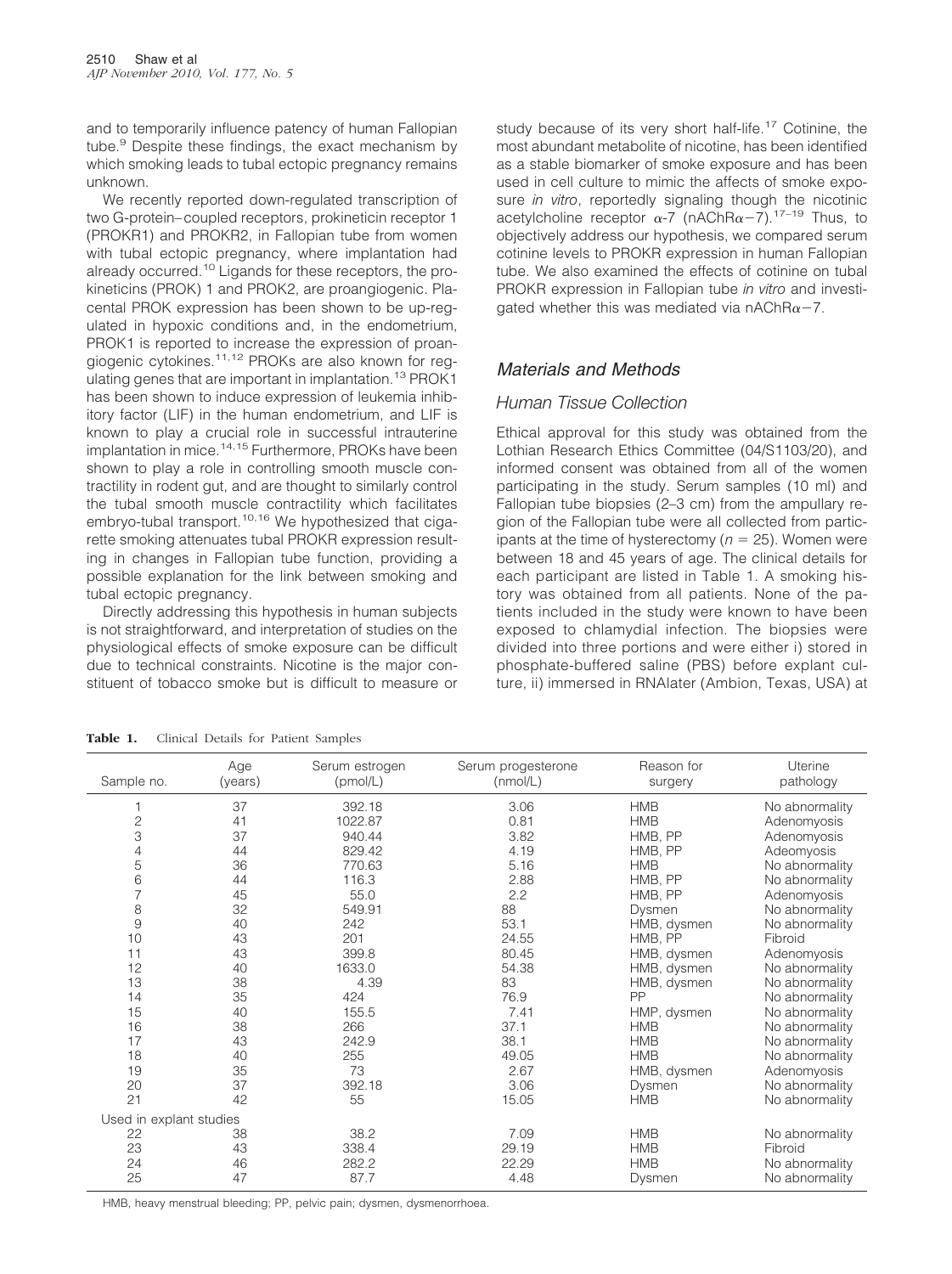$4^{\circ}$ C overnight and then flash frozen at  $-80^{\circ}$ C for RNA extraction, or iii) fixed in 4% neutral-buffered formalin overnight at 4°C followed by storage in 70% ethanol, and subsequent embedding in paraffin wax for immunohistochemical staining. Serum samples were stored at  $-20^{\circ}$ C until analysis.

## *ELISA for Serum Cotinine Levels*

Serum cotinine levels were measured using the direct cotinine ELISA kit (Immunalysis, Pomona, CA), according to the manufacturer's instructions. ELISA data were analyzed in conjunction with the smoking history provided by the participants.

## *Quantitative RT-PCR for PROKR in Fallopian Tube and the OE-E6/E7 Cell Line*

RNA (200 ng) was reverse transcribed into cDNA in a  $10-\mu$  reaction using random hexamers (Applied Biosystems, Foster City, CA). Taqman RT-PCR was used to quantify PROK and PROKR mRNA transcript. Reactions were performed using an ABI Prism 7900 (Applied Biosystems) using standard conditions. All primers and probes were previously validated,<sup>20</sup> and the sequences are listed in Table 2. All reactions were performed in triplicate. Gene expression was normalized to RNA loading using primers and VIC-labeled probe (Applied Biosystems) for ribosomal 18S as an internal standard and expressed as relative to a positive RNA standard (cDNA from a single mid-secretory endometrial tissue) which was included in all reactions.

### *Immunohistochemistry of Fallopian Tube for*  $n$ *AChR* $\alpha$ <sup>-7</sup>

Immunohistochemistry was performed using standard techniques as previously described.<sup>10</sup> AChR $\alpha$ -7 rabbit anti-human polyclonal antibody (Santa Cruz Biotechnology, Santa Cruz, CA) was diluted 50-fold in

**Table 2.** qRT-PCR Primer and Probe Sequences

| Primer/probe<br>(label)               | Sequence                                                        |
|---------------------------------------|-----------------------------------------------------------------|
| PROK1 forward                         | 5'-GTGCCACCCCGGCAG-3'                                           |
| PROK1 reverse<br>PROK1 probe<br>(FAM) | 5'-AGCAAGGACAGGTGTGGTGC-3'<br>5'-ACAAGGTCCCCTTCTTCAGGAAACGCA-3' |
| PROKR1 forward                        | 5'-TCTTACAATGGCGGTAAGTCCA-3'                                    |
| PROKR1 reverse                        | 5'-CTCTTCGGTGGCAGGCAT-3'                                        |
| PROKR1 probe<br>(FAM)                 | 5'-TGCAGACCTGGACCTCAAGACAATTGG-3'                               |
| PROK2 forward                         | 5'-TTGGGCGGAGGATGCA-3'                                          |
| PROK2 reverse                         | 5'-AAATGAAGTCCGTAAACAGGCC-3'                                    |
| PROK2 probe<br>(FAM)                  | 5'-CACTTGCCCATGTCTGCCAGGCT-3'                                   |
| PROKR2 forward                        | 5'-GCTCTGTGCCTCCGTCAACT-3'                                      |
| PROKR2 reverse                        | 5'-CCAGCAAGGCATTGGTGG-3'                                        |
| PROKR2 probe<br>(FAM)                 | 5'-CCTGCGCACCGTCTCCCTCTACG-3'                                   |
| 18S forward                           | 5'-CGGCTACCACATCCAAGGAA-3'                                      |
| 18S reverse                           | 5'-GCTGGAATTACCGCGGCT-3'                                        |
| 18S probe (VIC)                       | 5'-TGCTGGCACCAGACTTGCCCTC-3'                                    |

normal goat serum. Rabbit IgG, diluted to the same concentration as the nAChR $\alpha$ -7 antibody, was used as a negative control.

## *SDS-PAGE and Western Blotting for PROKR and nAChRα-7 in Fallopian Tube and the OE-E6/E7 Cell Line*

Twenty micrograms of whole cell lysate was resolved by SDS-PAGE, after which proteins were transferred to nitrocellulose. A lysate from Ishikawa cells stably expressing PROKR1 was used as a positive control for PROKR1 (data not shown). Membranes were blocked overnight at 4°C in 5% milk in Tris-buffered saline-tween (TBST). Membranes were blotted with antibodies diluted in 1% milk in TBST; rabbit anti-human PROKR1, 2500-fold (MBL International Corporation, Woburn, MA) or rabbit antihuman AChR $\alpha$ -7 polyclonal, 200-fold (Santa Cruz Biotechnology, Santa Cruz, CA). These incubations were performed for one hour at room temperature following which the membranes were washed three times in TBST. The membranes were then incubated with mouse antirabbit-IgG conjugated to HRP diluted 20,000-fold in 1% milk in TBST for one hour at room temperature. Membranes were washed as above, and proteins were detected using chemiluminescent HRP substrate (Millipore, Watford, UK) and exposed to film (GE Health care, Little Chalfont, UK). Membranes were stripped of PROKR1 antibody and reprobed, as above, with rabbit antihuman  $\beta$ -actin antibody (Abcam, Cambridge, UK), diluted 15,000-fold in 1% milk in TBST as a loading control. Densitometry analysis was performed using ImageJ software (NIH, Bethesda, MD), and the density of PROKR1 was normalized to the density of  $\beta$ -actin in each well.

## *Treatment of Human Fallopian Tube Explants with Cotinine*

Fallopian tube explant culture was performed using four Fallopian tubes from four individual patients as previously described.10 Explants were treated with 40 ng/ml cotinine (Sigma-Aldrich, Dorset, UK), which represents cotinine concentrations found in the serum of passive smokers,<sup>21</sup> and 400 ng/ml, the average concentration found in the serum of active smokers in our study (Table 1). Explants were also treated with equivalent amounts of ethanol as a control for the cotinine diluent. Preliminary time-course studies were performed to determine the optimal treatment time for measuring changes in PROKR1 mRNA expression. Based on those results, treatments were performed on duplicate explants for 8 hours, at which time the culture medium was removed and tissues placed in 300  $\mu$ l of Trizol reagent (Invitrogen, Paisley, UK) and frozen at  $-80^{\circ}$ C until RNA extraction. RNA was extracted using Trizol (Invitrogen) according to the manufacturer's instructions. After RNA extraction, DNAase treatment was performed followed by sample clean-up using the RNAeasy kit (Qiagen, West Sussex,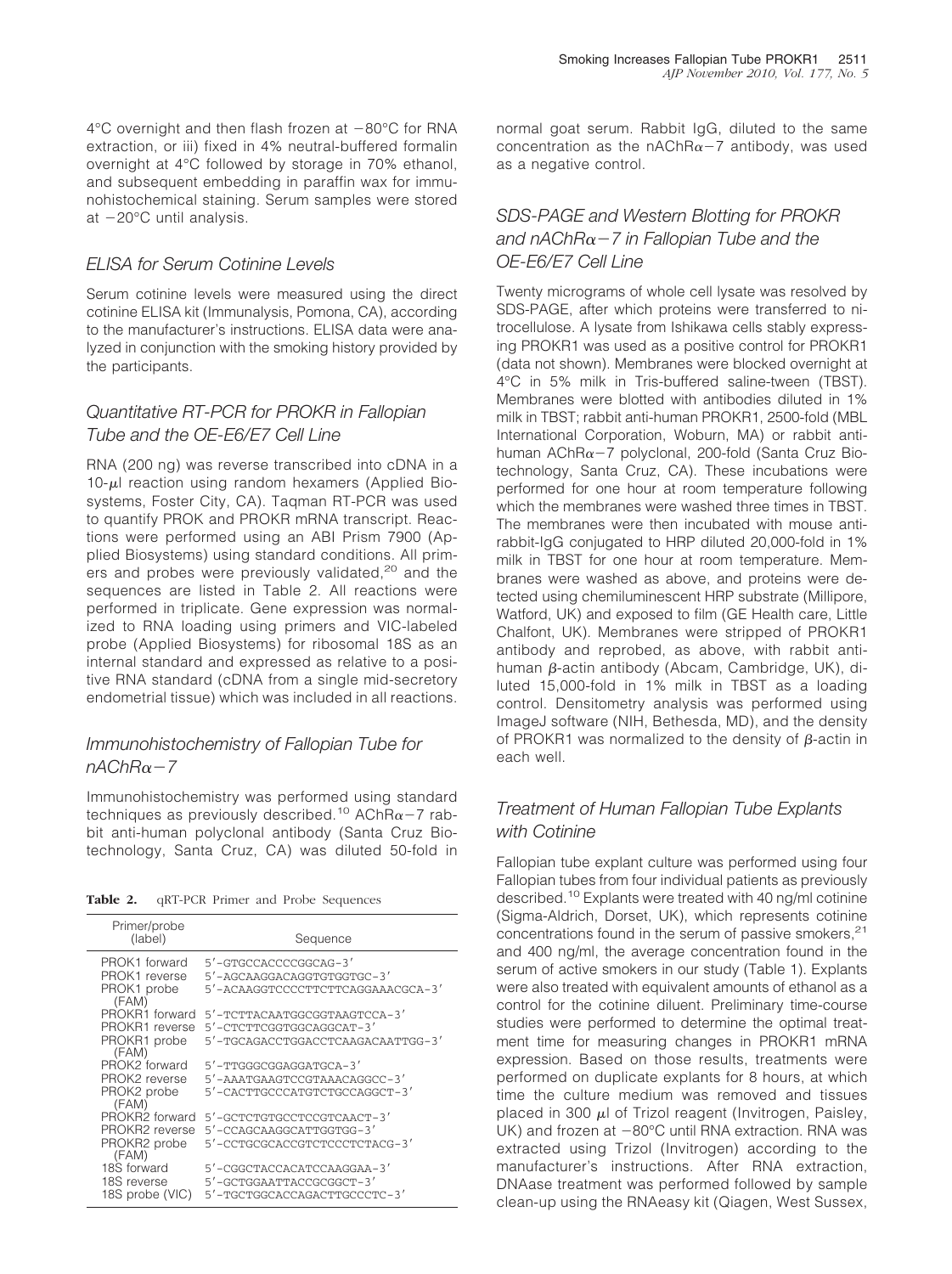UK). RNA concentrations were then quantified using a Nanodrop Spectrophotometer (Thermo Scientific, Wilmington, DE).

## *Treatment of OE-E6/E7 Cell Line with Cotinine and the nAChR7 Receptor Antagonist*

OE-E6/E7 cells<sup>22</sup> were maintained in DMEM/F12 medium supplemented with 10% fetal bovine serum (growth medium) in 5%  $CO<sub>2</sub>$  at 37°C. Cells were seeded at 500,000 cells per well in 12-well dishes and incubated for 24 hours. The growth medium was then removed and cells washed once with PBS, after which serum-free DMEM/ F12 (maintenance medium) was added and the cells maintained overnight. The medium was then removed and cells were either pretreated with 2  $\mu$ g/ml  $\alpha$ -bungarotoxin, a nAChR $\alpha$ -7 antagonist (Biotium, Hayward CA, USA) in maintenance medium for 30 minutes<sup>19</sup> after which 400 ng/ml cotinine (Sigma-Aldrich, Dorset, UK) in maintenance medium was added or cells were treated with 400 ng/ml cotinine alone. In all cases cells were also treated with an equivalent amount of ethanol to control for the cotinine diluent. Cells were treated for 8 hours, and medium was then removed and cells harvested into 300  $\mu$ l of RLT buffer (Qiagen, West Sussex, UK) containing 10 μl/ml β-mercaptoethanol and stored at  $-80^{\circ}$ C until RNA extraction. RNA was extracted using the RNA easy kit (Qiagen, West Sussex, UK), according to the manufacturer's instructions which included a DNase treatment step. After extraction, RNA concentrations were quantified as above. For protein analysis, treatments were performed for 9 hours, the optimal time for detecting changes in PROKR1 protein expression, determined by preliminary time-course experiments. Cells were harvested in 250  $\mu$ l RIPA buffer (1% Triton X, 0.1% SDS, 150 mmol/L NaCl, 20 mmol/L Tris, pH 7.4). Lysates were prepared by incubation of cells on ice for 15 minutes followed by centrifugation at 13,000 rpm for 15 minutes at 4°C to remove membranous material. Total protein concentrations of the lysates were determined by Bradford assay and measured using a Cobas Fara (Roche Diagnostics, Welwyn Garden City, UK) centrifugal analyzer.

#### *Statistical Analysis*

Statistical analyses were performed using GraphPad Prism (version 5.0, GraphPad Software, La Jolla, CA). Differences in PROKR levels in Fallopian tube from smokers versus nonsmokers were determined using the Mann–Whitney test. Where q-RT-PCR found undetermined transcript levels, samples were removed from the analysis. Comparisons of PROKR1 levels in treated tissues and OE-E6/E7 cells were performed using one-way analysis of variance (analysis of variance) followed by Newman-Keul's post hoc analysis.

| Table 3. |                            |  |  | Cotinine Levels in Patient Sera and Self-Reported |
|----------|----------------------------|--|--|---------------------------------------------------|
|          | Smoking Status of Patients |  |  |                                                   |

| Sample #       | Serum<br>cotinine<br>(ng/ml) | Self-reported<br>smoking status | Number<br>of years<br>smoking |
|----------------|------------------------------|---------------------------------|-------------------------------|
| 1              | $<$ 5                        | Nonsmoker                       |                               |
| 2              | 11.3                         | Nonsmoker                       |                               |
| 3              | $<$ 5                        | Nonsmoker                       |                               |
| 4              | 8.6                          | Nonsmoker                       |                               |
| 5              | 7.4                          | Nonsmoker                       |                               |
| 6              | $<$ 5                        | Nonsmoker                       |                               |
| $\overline{7}$ | $<$ 5                        | Nonsmoker                       |                               |
| 8              | $<$ 5                        | Nonsmoker                       |                               |
| 9              | $<$ 5                        | Nonsmoker                       |                               |
| 10             | $<$ 5                        | Nonsmoker                       |                               |
| 11             | 161                          | Smoker                          | $5 - 8$                       |
| 12             | $<$ 5                        | Nonsmoker                       |                               |
| 13             | $<$ 5                        | Nonsmoker                       |                               |
| 14             | 355                          | Smoker                          | Unknown                       |
| 15             | $<$ 5                        | Nonsmoker                       |                               |
| 16             | >500                         | Smoker                          | $20 - 30$                     |
| 17             | >500                         | Smoker                          | 20                            |
| 18             | $<$ 5                        | Nonsmoker                       |                               |
| 19             | >500                         | Smoker                          | 20                            |
| 20             | $<$ 5                        | Nonsmoker                       |                               |
| 21             | >500                         | Smoker                          | $10 - 15$                     |
| 22             | >500                         | Smoker                          | 10                            |

## *Results*

## *Relationship between Patient Serum Cotinine Concentrations and Self-Reported Smoking Status*

A very strong relationship was observed between serum cotinine concentrations and the self-reported smoking status of the patients in this study (Table 3). All smokers had serum cotinine concentrations in excess of 160 ng/ml while the concentration in the serum of nonsmokers did not exceed 12 ng/ml, indicating that cotinine is a good biomarker for smoking. A previous report has found that nonsmokers have serum cotinine levels less than 40 ng/ ml.<sup>23</sup> The concentrations reported in our patients are in agreement with that study, and therefore samples were divided into two groups: i) nonsmokers (cotinine  $<$ 40 ng/ml) and ii) smokers (cotinine  $>40$  ng/ml).

## *Relationship between PROK and PROKR mRNA Expression in Fallopian Tube Tissue and Serum Cotinine Levels*

No significant differences in the levels of mRNA encoding PROK1, PROK2, and PROKR2 in Fallopian tube were found between smokers and nonsmokers. However, the expression of mRNA encoding PROKR1 was found to be significantly higher (approximately twofold;  $P < 0.01$ ) in Fallopian tube from smokers compared to Fallopian tube from nonsmokers (Figure 1A). These data suggest an association between PROKR1 expression, serum cotinine expression, and cigarette smoking. To investigate this further, we treated Fallopian tube explants with 400 ng/ml cotinine, a concentration lower than that found in the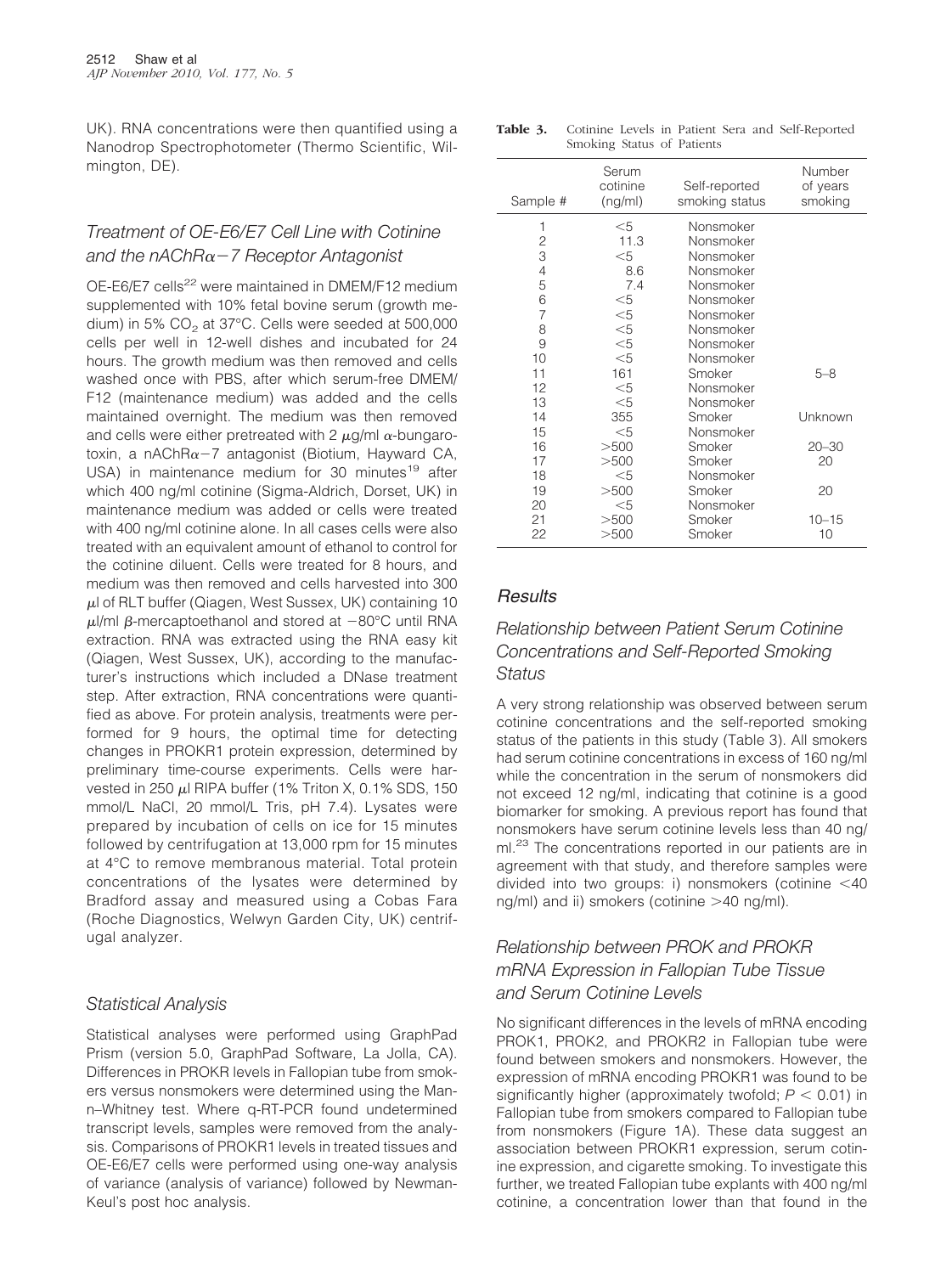

Human Fallopian tube exposed to cotinine in vivo A





Figure 1. PROKR mRNA levels in Fallopian tubes from smokers and nonsmokers and in Fallopian tube explants treated with cotinine. **A:** The women were divided into two groups, nonsmokers and smokers, based on their serum cotinine levels and self-reported smoking status. PROK1, PROK2, PROKR1, and PROKR2 mRNA levels were measured by q-RT-PCR. **B:** Fallopian tube explants were cultured and treated for 8 hours with cotinine at levels reported to be representative of passive (40 ng/ml) and active (400 ng/ml) smokers, and PROKR1 mRNA levels were measured using q-RT-PCR.  $*P$  < 0.05,  $*P$  < 0.01.

serum of all but one of the active smokers included in our study, and found that this induced a significant two- to threefold increase in PROKR1 mRNA expression (Figure 1B; *P* 0.05). Past *Chlamydia trachomatis* infection was considered a potential confounder (another major risk factor for ectopic pregnancy). This was addressed by measuring serum levels of PgP antibodies (indicative of past *Chlamydia* infection) in patient serum by ELISA. There was no relationship between serum PgP and PROKR1 mRNA expression levels (data not shown).

## *Expression of Nicotinic Acetylcholine Receptor -7 (nAChR7) by Fallopian Tube and OE-E6/E7 Cells*

The epithelium of the ampullary region of the human Fallopian tube was found to express  $AChR\alpha - 7$  by immunohistochemistry using a specific rabbit polyclonal antibody (Figure 2A, main image) that was not observed



**Figure 2.** Expression of  $nAChR\alpha-7$  in Fallopian tubes and OE-E6/E7 cells. **A:** Immunohistochemical staining of Fallopian tubes with rabbit polyclonal IgG antibody specific for  $nAChR\alpha-7$  (main image) and control rabbit IgG (inset) at  $\times$ 100 magnification. **B:** Lysates of OE-E6/E7 cells resolved by SDS-PAGE, transferred to nitrocellulose, and blotted with a rabbit IgG antibody specific for  $n\text{AChR}\alpha-7$ .

using a control rabbit IgG (Figure 2A, inset). The same specific antibody was used to probe lysates of OE-E6/E7 cells by Western blotting and show that this cell line also expresses nAChR $\alpha$ -7, as indicated by a band at the predicted molecular weight of 55 kDa (Figure 2B). Thus, both Fallopian tube explants and the OE-E6/E7 cell line have the potential to respond to cotinine via ligation of the  $nAChR\alpha-7$ .

## *Effect of the nAChR7 Receptor Antagonist -Bungarotoxin on Cotinine-Induced on PROKR1 Expression in OE-E6/E7 Cells*

Consistent with the previous observations in Fallopian tube, OE-E6/E7 cells were found to up-regulate PROKR1 mRNA levels in response to 400 ng/ml cotinine (Figure 3A;  $P < 0.05$ ). This effect was found to be negated by pretreatment of cells with  $\alpha$ -bungarotoxin (Figure 3A). Western blot and densitometry analysis  $(n = 6)$  show that PROKR1 protein levels were also increased in OE-E6/E7 cells exposed to 400 ng/ml cotinine, an effect that was also negated by pretreatment with  $\alpha$ -bungarotoxin (Figure 3B).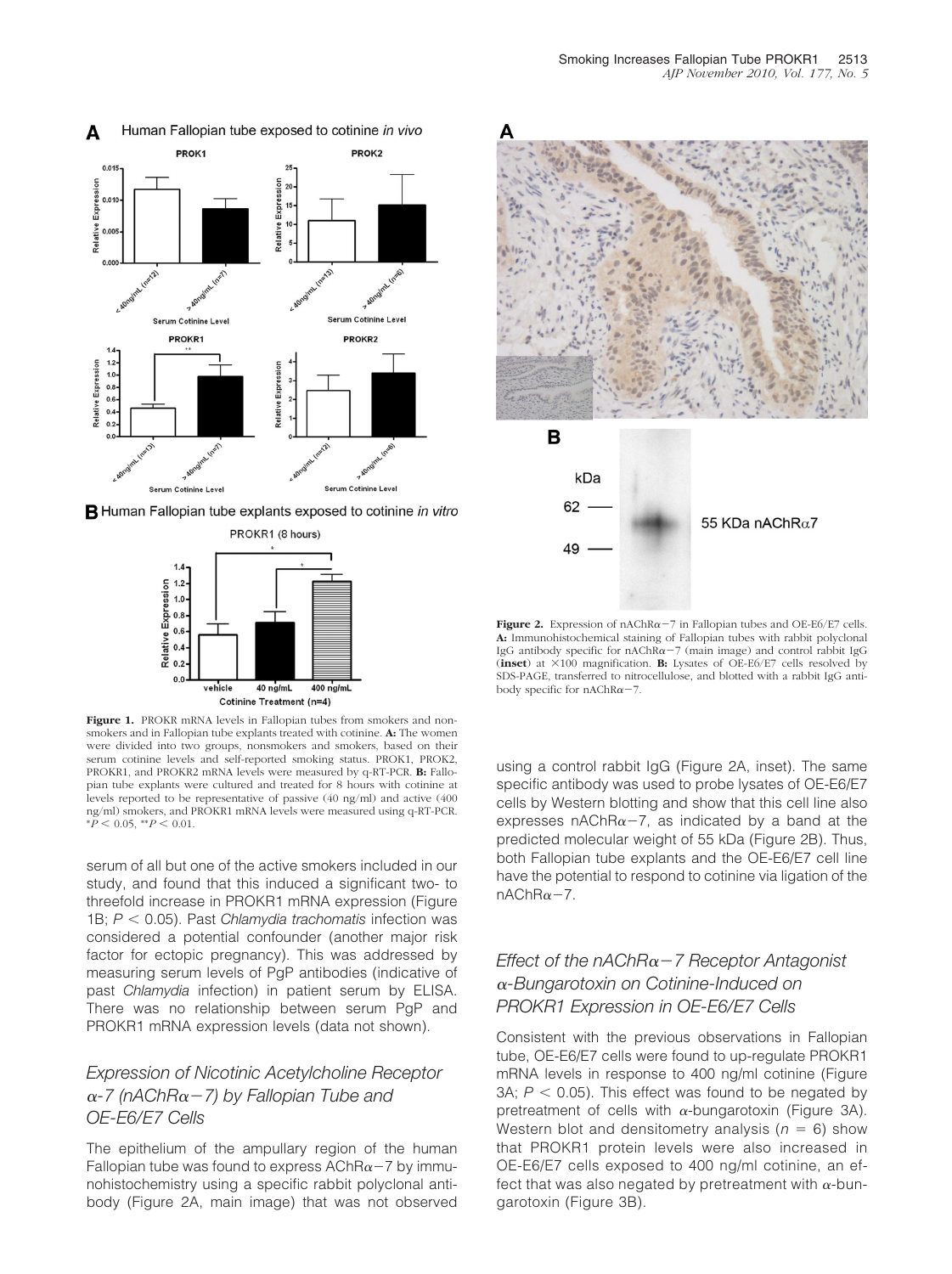

**Figure 3.** Effect of the nAChR $\alpha$ -7,  $\alpha$ -bungarotoxin, on cotinine-induced PROKR1 expression in OE-E6/E7 cells. OE-E6/E7 cells were treated with 400 ng/ml cotinine or pretreated for 30 minutes with the nAChR $\alpha$ -7 antagonist,  $\alpha$ -bungarotoxin, followed by 400 ng/ml cotinine. Cells were treated with cotinine for 8 hours for mRNA analysis (**A**) and for 9 hours for protein analysis (**B**).  $*P < 0.05$ .

#### *Discussion*

This study provides evidence that altered Fallopian tube PROKR1 expression may explain the link between smoking and tubal ectopic pregnancy. Smoking is associated with other adverse effects on human reproduction, in addition to tubal ectopic pregnancy, such as infertility and spontaneous abortion. $24$  making this is an important finding in the broader context of reproductive health.

We recently reported that there are significantly lower levels of PROKR1 in nonpregnant Fallopian tube collected during the follicular phase compared to the midluteal phase (so called 'window of implantation') of the menstrual cycle.<sup>10,25</sup> We also showed that Fallopian tube obtained from women with tubal ectopic pregnancy, where tubal implantation had occurred, had significantly lower levels of PROKR compared to nonpregnant Fallopian tube.10 The difficulty in studying implantation is that tissues are collected after an implantation event has occurred, making it hard to ascertain whether differences observed are the result of a predisposing factor or implantation itself. However, our previous findings,<sup>10</sup> together with the purported roles of PROK1 in intrauterine implantation,  $13-15$  led us to hypothesize that dysregulated PROKR1 expression might predispose the tubal environment to ectopic pregnancy.

Herein, we demonstrate that PROKR1 expression is increased in Fallopian tube from women who are smokers. We also show that PROK1 levels appear to be decreased in Fallopian tube from smokers compared to nonsmokers, however this difference was not statistically significant. It could be that a negative feedback mechanism exists between PROKR1 and PROK1. We report that a metabolite of cigarette smoke, cotinine, increases PROKR1 expression in cultured Fallopian tube explants and in the immortalized oviductal epithelial cell line, OE-E6/E7. Nicotine is known to signal through nicotinic acetylcholine receptors (nAChR)<sup>18</sup> with cotinine reported to signal through a specific member of this family,  $nAChR\alpha-7$ <sup>19</sup> We demonstrate that human Fallopian tube epithelium and the OE-E6/E7 cell line express nAChR $\alpha$ -7. We also establish that treatment of OE-E6/E7 cells with a specific and potent  $nAChRa - 7$  antagonist ( $\alpha$ -bungarotoxin), before cotinine treatment, negates the increase in PROKR expression observed when cells are treated with cotinine alone.

It is possible that increased PROKR1 expression in the Fallopian tube, as a result of smoking, predisposes the tubal environment to implantation through dysregulation of factors important for embryo receptivity and angiogenesis. PROK1 has been demonstrated to regulate the expression of genes important for implantation, such as cyclooxygenase 2 (COX2), dickkhopf-1 (DKK1), and LIF, in the human endometrium.13 Furthermore, PROK1 was recently reported to enhance the adhesion of human trophoblast cells to extracellular matrix proteins.<sup>15</sup> This effect was shown to be mediated through PROK1 upregulation of LIF, suggesting that increased PROK1 activity may result in enhanced endometrial receptivity. PROKs are potent angiogenic factors.<sup>26</sup> Angiogenesis is an important feature of successful intrauterine implantation allowing the uterine vasculature to adapt to meet the nutritional needs of the growing fetus,<sup>27</sup> further suggesting that increased PROK signaling may lead to a tubal microenvironment predisposed to implantation.

Interestingly, cigarette smoking is associated with a decreased risk of preeclampsia, and it is hypothesized that dysregulated PROK1 expression, and the development of a proangiogenic phenotype during early placentation, may be implicated in the development of this condition.28 Similar to our findings in the Fallopian tube, it is possible that the effects of cigarette smoke on the placenta are mediated through  $nAChRa - 7$  resulting in up-regulated PROKR1 expression and increased PROK1 activity. Thus, we conclude that the human Fallopian tube serves as a useful model to evaluate the effect of cigarette smoke, and its components, on a reproductive organ remote to the site of inhalation, and in a more general sense on a variety of biological functions.